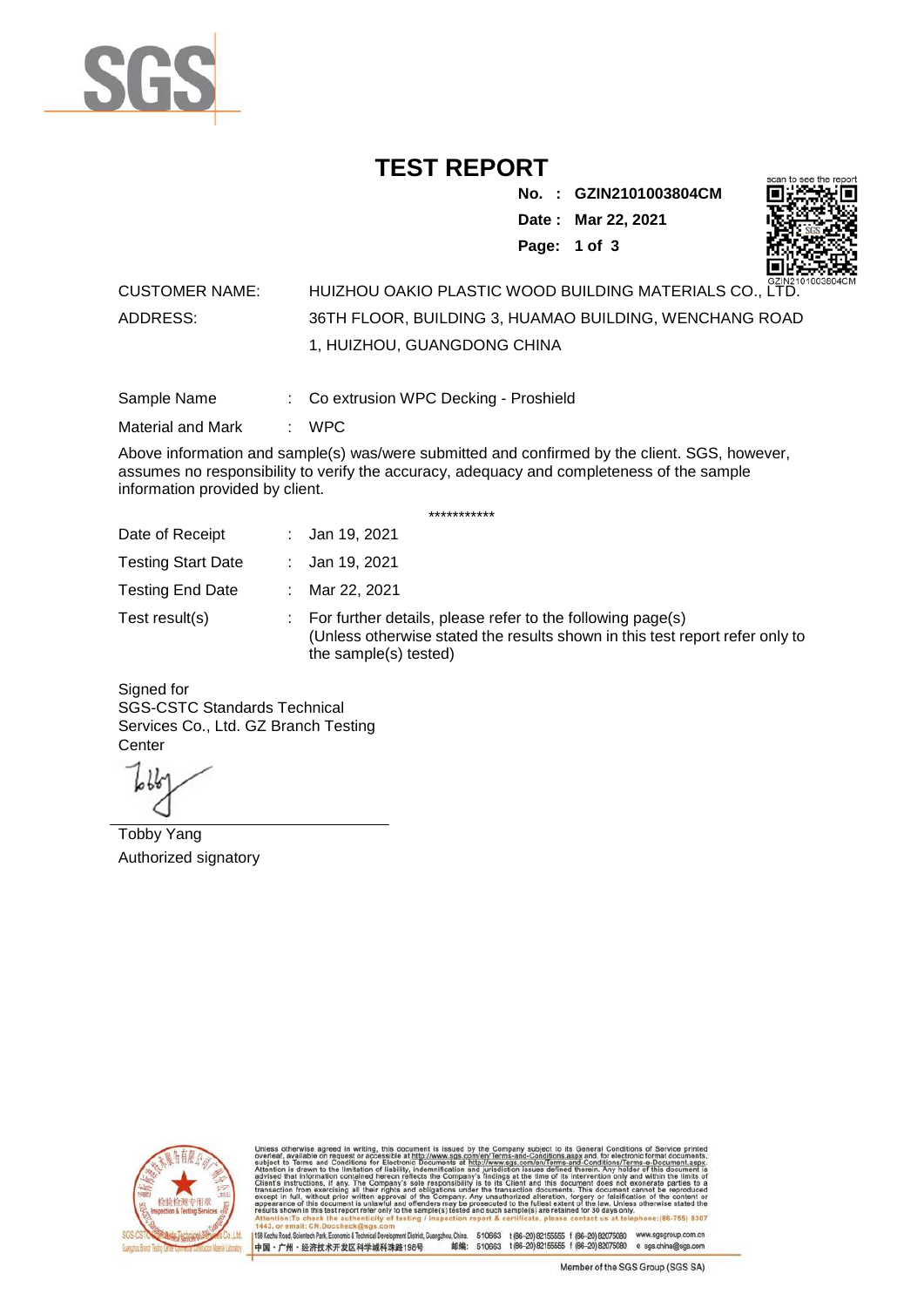

# **TEST REPORT**

**No. : GZIN2101003804CM Date : Mar 22, 2021 Page: 2 of 3** 

**Sample** Description :.

| Specimen No SGS Sample ID. | Description.  |
|----------------------------|---------------|
| GZF21-002999.001           | Block sample. |

#### **Test Result(s) :**

Test Requested : Antimicrobial activity test

Test Method : ASTM G 21-15 Standard Practice for Determining Resistance of Synthetic

Polymeric Materials to Fungi

| Test organism(s) | Concentration of spores (spores | Rating observed growth on |
|------------------|---------------------------------|---------------------------|
|                  | /mL)                            | specimens (after 28 days) |
| *Test organism   | $1.0x$ 10^6                     | 0 Grade                   |

#### Notes :

1.\*Test organism

Aspergillus brasiliensis ATCC 9642, Penicillium funiculosum ATCC 11797, Chaetomium globosum ATCC 6205, Trichoderma virens ATCC 9645, Aureobasidium pullulans ATCC 15233

2. History name of test organism

Aspergillus brasiliensis Historically known as A.niger.

Penicillium funiculosum Historically known as P.pinophilum.

Trichoderma virens Historically known as Gliocladium virens.

3. According to ASTM G 21-15 Standard Practice for Determining Resistance of Synthetic Polymeric Materials to Fungi, observed fungi growth rating on the specimens include:

0-None

1-Traces of growth (less than 10%)

2-Light growth (10 to 30%)

3-Medium growth (30 to 60%)

4-Heavy growth (60% to complete coverage)

4.The microscope(50 X) was used to confirm the observation.



ent District, Guangzhou, China. 510663 t (86-20) 82155555 f (86-20) 82075080 w.sasaroup.com.cn 198 Kezhu Road, Scientech Park, Fonnomic & Technical Devel 邮编: 510663 1(86-20) 82155555 f (86-20) 82075080 e sgs.china@sgs.com 中国·广州·经济技术开发区科学城科珠路198号